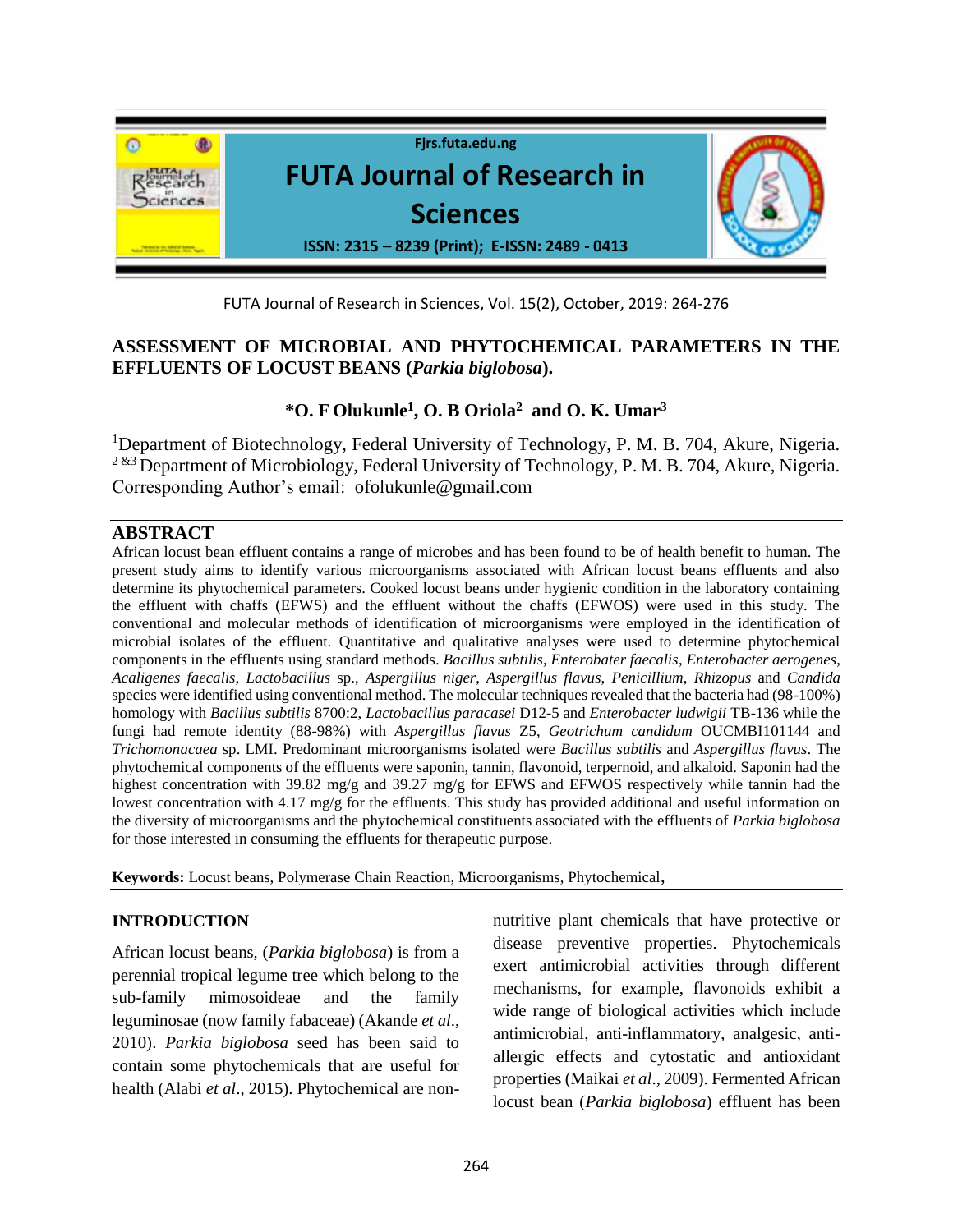found to be of health benefit to human, due to its high nutritional and medicinal values (Abdulkarim *et al*., 2005). In folklore medicine, *Parkia biglobosa* is used by traditional healers in Southwest Nigeria and Senegal for the treatment of Diabetes Mellitus (Abo *et al*., 2008 and Die yea *et al*., 2008) and in Northern Nigeria, it is used in the treatment of diarrhea (Abdulkarim *et al*., 2005). However, the locust bean effluent, which is the waste product from fermentation process has foul smell and can be viewed as nuisance to the environment where it is being processed.

African locust beans effluents have diverse microorganisms. In our previous studies, *Rhizopus stolonifer*, *Saccharomyces cerevisiae*, *Bacillus subtilis*, *Staphylococcus aureus* and *Micrococcus luteus* were isolated from the effluent of fermented African locust beans using conventional techniques, however, with its limitations (Olukunle and Buari, 2018). Molecular identification on the other hand, provides accurate and reliable identification tool (Dolci *et al*., 2015). Molecular identification of microorganisms also deals with the naming at gene levels hence, it is more accurate and reliable (Surajit *et al*., 2014). There is little information currently available on molecular characterization of microorganisms and phytochemical constituents present in the effluents of fermented *Parkia biglobosa* obtained from Southwest, Nigeria. This work therefore, is designed to isolate microorganisms associated with the effluents of *Parkia biglobosa* and also to identify its phytochemical constituents. This work will provide additional scientific information on microorganisms and the phytochemical constituents of African locust beans effluents for those interested in consuming the effluent for therapeutic purpose.

### **MATERIALS AND METHODS**

#### **Sample Source**

The locust bean seeds were purchased at "Oja Oba" in Ikare, Ondo State, Nigeria and washed thoroughly, after which, they were cooked for 6 h until the coats were soft enough to be removed. The effluent (effluent from the boiled locust beans) was decanted and kept in a sterile air tight container, while the coats (chaffs) of the cooked seeds were removed; re-washed and cooked until it was very soft. Then the effluent was also decanted and kept in another air tight container. The samples were transported to Microbiology Laboratory of the Federal University of Technology, Akure, for further analyses.

### **Sample preparation and isolation method**

One milliliter (1mL) of the *Parkia biglobosa*  effluent was collected and homogenized with 9 mL of sterile distilled water. The resulting homogenates were diluted appropriately by the method of Uzuegbu and Eke (2001). Ten-(10) fold serial dilution was performed and the desired diluent of each sample was placed on various agars using the pour plate method.

### **Isolation and Identification of Bacteria**

Each bacterial isolate from the effluents (with chaff and without chaff) was purified and identified using colonial characteristics (edges, texture, elevation, colour, pigmentation, and size etc) and cell morphology (shape, arrangement and Gram reaction). Bacterial isolates from each plated Petri dishes were sub cultured. Identification of bacteria for motile, gas production, catalase, citrate utilization, oxidase, indole production, H2S production, starch hydrolysis, methyl red, Vogues-Proskauer and sugar fermentation tests were carried out on the isolates according to the methods described by Olutiola *et al.* (2000).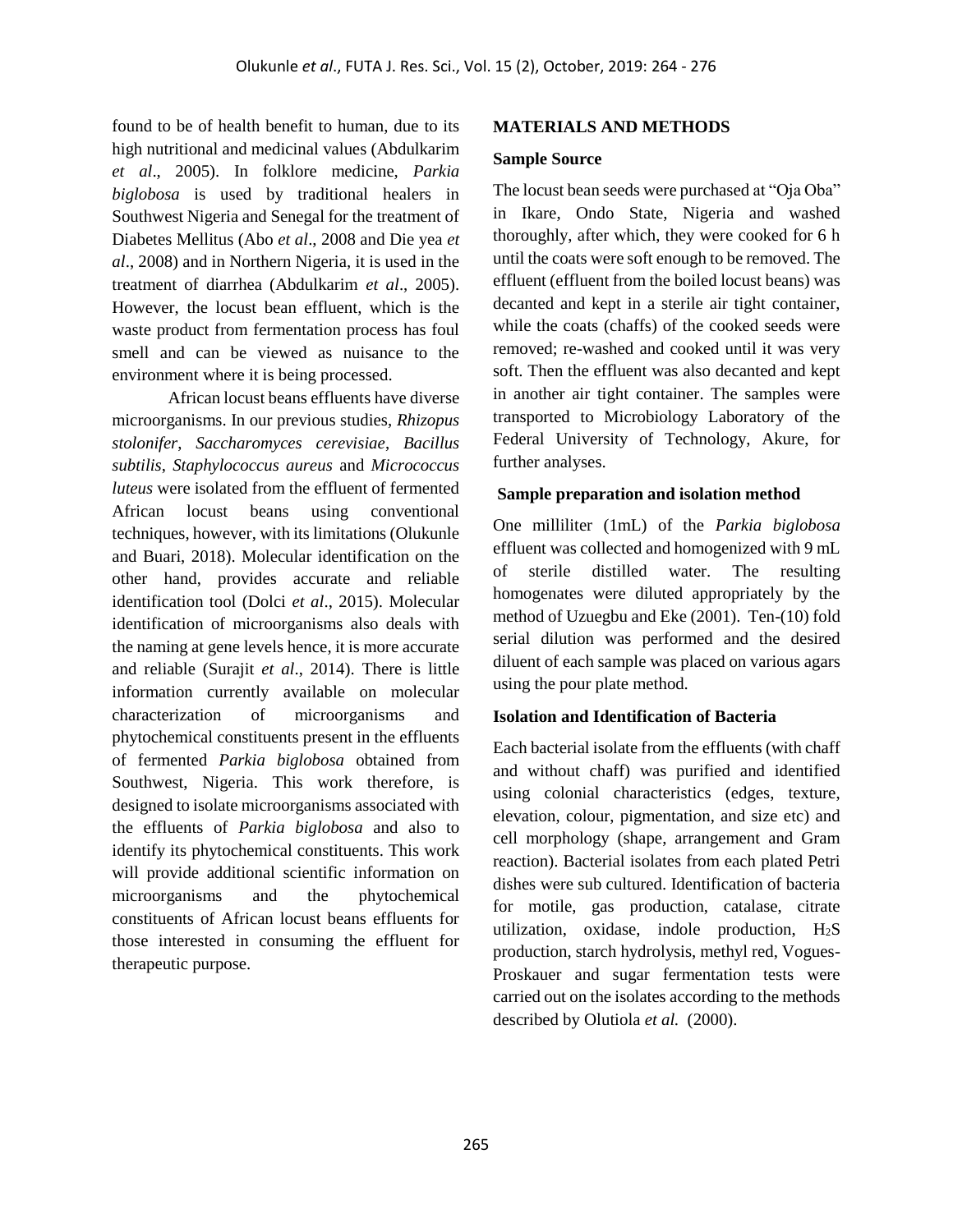### **Purification and Identification of Fungal Isolates**

Isolates of different fungi were sub-cultured repeatedly on Potato dextrose agar (PDA) medium using the inoculating needle and incubated at room temperature for 72 hours, until pure cultures were isolated and identified based on the microscopic and macroscopic characteristics of the hyphal mass, nature of the fruiting bodies and the morphology of the cells and spores. Pure fungal isolates were maintained on Potato dextrose agar slants in the refrigerator at  $4^{\circ}$ C until further investigative procedure (Barnett and Hunter, 1998).

#### **Extraction of bacterial DNA**

One (1) mL of 24 hours bacterial broth culture was added to 750 µL of lysis solution to a ZR Bashing Bread<sup>th</sup> lysis tube. The tube was placed on a vortex mixer for about 5 min; after which it was spun in a microcentrifuge  $\geq 10,000$  rpm for 1min. About 400µL of the supernatant was transferred to a  $Zymo-spin<sup>TH</sup> IV spin filter in a collection tube,$ spun at  $7.000$  rpm for 1min and  $1200 \mu L$  of binding buffer was added to the filtrate in collection tube. Eight hundred  $(800)$  µL of this mixture was transferred to a Zymo-spin IIC column in a collection tube and spun at 1000 rpm for 1min and the flow through was discarded from the collection tube. Another 800µL of the mixture was transferred into the same Zymo-spin IIC column and spun at 10,000 rpm for 1min. Two hundred (200) µL of DNA was pre-washed and buffer was added to the Zymo-spin IIC column in a new collection tube and was spun at 10,000 rpm for 1min. The Zymo-spin IIC column was transferred to a clean 1.5 mL microcentrifuge tube, 100 µL of the Elution buffer was added directly to the column matrix and was spun at 10,000 rpm for 30 sec to elude the DNA.

#### **Agarose gel- electrophoresis**

The eluted DNA was run on agarose gel electrophoresis in order to determine the quality

and integrity of the DNA. Agarose powder was weighed  $(0.8g)$  and a 100 mL of I X TBE (Tris Borate EDTA) buffer was added to it, dissolved by boiling using a heater magnetic stirrer, cooled to about 60°C and 10 µL of ethidium bromide was added, this was mixed by swirling gently and poured into an electrophoretic tray with the comb in place to obtain a gel thickness of about 4-5 mm. The gel was allowed to solidify for about 20 min, the comb was carefully removed and the tray placed in the electrophoretic tank. The buffer 1 X TBE (Tris Borate EDTA) was poured into the tank, 15µL of the sample was mixed with 2µL of the loading dye. Samples were carefully loaded into the wells created by the combs, then the electrode was connected to the power pack and electrophoresis was at 60-100 V until the loading dye had migrated about 3-quarter of the gel. The electrode was then disconnected and the gel visualized with ultraviolet light illumination and photographed with a digital imaging system (Alpha image 2000, Alpha innotech, S and lendra A).

### **Polymerase Chain Reaction Analysis for 16S rRNA and 18S rRNA DNA Amplification**

The universal primer set that was used to amplify 16S rRNA gene in bacteria was 27F and 1492R. The nucleotide sequence of the forward primer was 5'AGAGTTTGATCTGGCTCAG-3' while the sequence for the reverse primer was 5'- GGTTACCTTGTTACGACTT-3'. A portion of the 16S rRNA bacterial gene was amplified by PCR from the total extracted DNA. The polymerase chain reaction (PCR) programme used was initial denaturation temperature at 94°C for 3 min followed by 30 cycles of 94°C at 1 min, 55°C for 1 min for annealing, 72°C for 1 min and final extension 72°C for 10 min (Joshi and Deshpande, 2011). For 18S rRNA gene in fungi, nucleotide sequences of the primer were NS1-5'- GTAGTCATATGCTTGTCTC-3' and NS2-5'- GGCTGCTGGCACCAGACTTGC-3' with cycling parameter of initial denaturation temperature at 95°C for 2 min followed by 35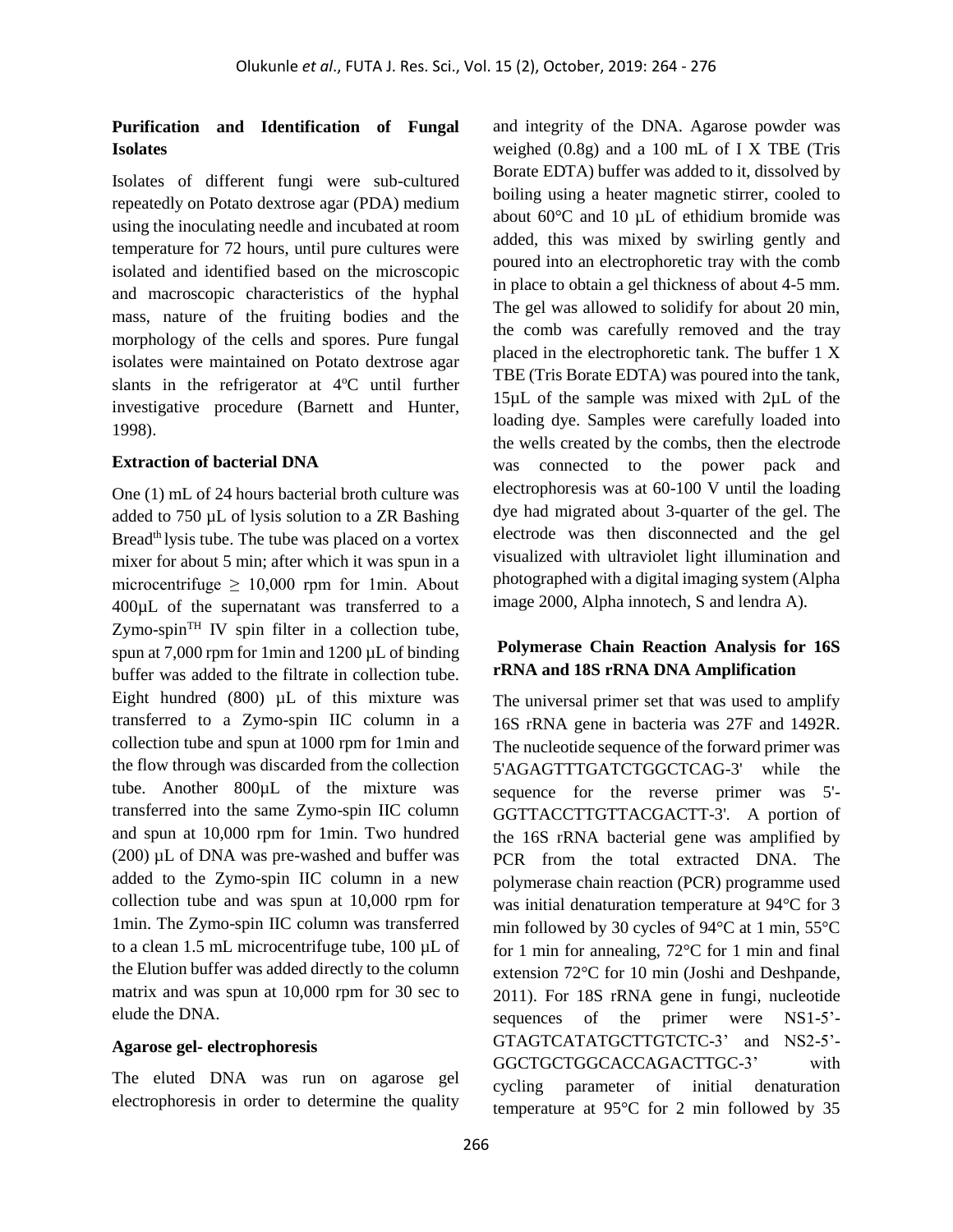cycles of denaturation at 95°C for 30 seconds annealing at 56°C for 30 seconds, extension at 72°C for 1 min, and final extension at 72°C for 10 min.

#### **Purification and Sequencing of PCR Products**

Clean-up of PCR products was done by the use of Exo-SAP mix (Exonuclease-Shrimp Alkaline Phosphatase) reagent. Seven (7) μL of PCR product from each of three was added in 3μL Exo-SAP mixture in tube. Purified PCR products were further amplified in one direction with the 16S primers using Big Dye Terminator Ready Reaction Mix (ABI) and sequencing of amplified product was done. The mixture was a combination of 9  $\mu$ L, Hi Di formamide with 1µL of purified sequencing making a total of 10 µL. The samples were loaded into the machine and the results was produced in form of A, C, T and G (Adenine, Cytocine, Thymine and Guanine respectively). The nucleotides were compared with other nucleotides using BLASTn tools from the National Centre for Biotechnology Information (NCBI).

### **Phytochemical Analysis**

Qualitative and quantitative determination of phytochemical components of *Parkia biglobosa*  effluents were determined using standard methods, as described by Sofowora, (1993); Ayoola, et al., (2008) and Savithramma et al., (2011). They include alkaloid, saponin, tannin, phlobatannin, anthraquinone, flavonoid, steroid and terpenoid while cardiac glycosides include Legal's Test, Lieberman's Test, Salkowski's Test and Keller-Killiani's Test.

#### **Statistical analysis of data obtained**

Data obtained were subjected to one-way analysis of variance while the mean were compared by Duncan's New Multiple Range Test at 95% confidence interval using Statistical Package for Social Sciences version 16.0.

### **RESULTS**

## **Characteristics and Occurrence of Isolated Bacteria**

Morphological and biochemical characteristics of the bacteria isolated from the locust beans effluents are shown in Table 1. The following bacteria were isolated from the locust beans effluent; *Bacillus subtilis*, *Enterobater faecalis*, *Enterobacter aerogenes*, *Acaligenes faecalis* and *Lactobacillus*  sp. The genera of *Bacillus*, *Enterobacter* and *Lactobacillus* are Gram positive while *Acaligenes* is Gram negative.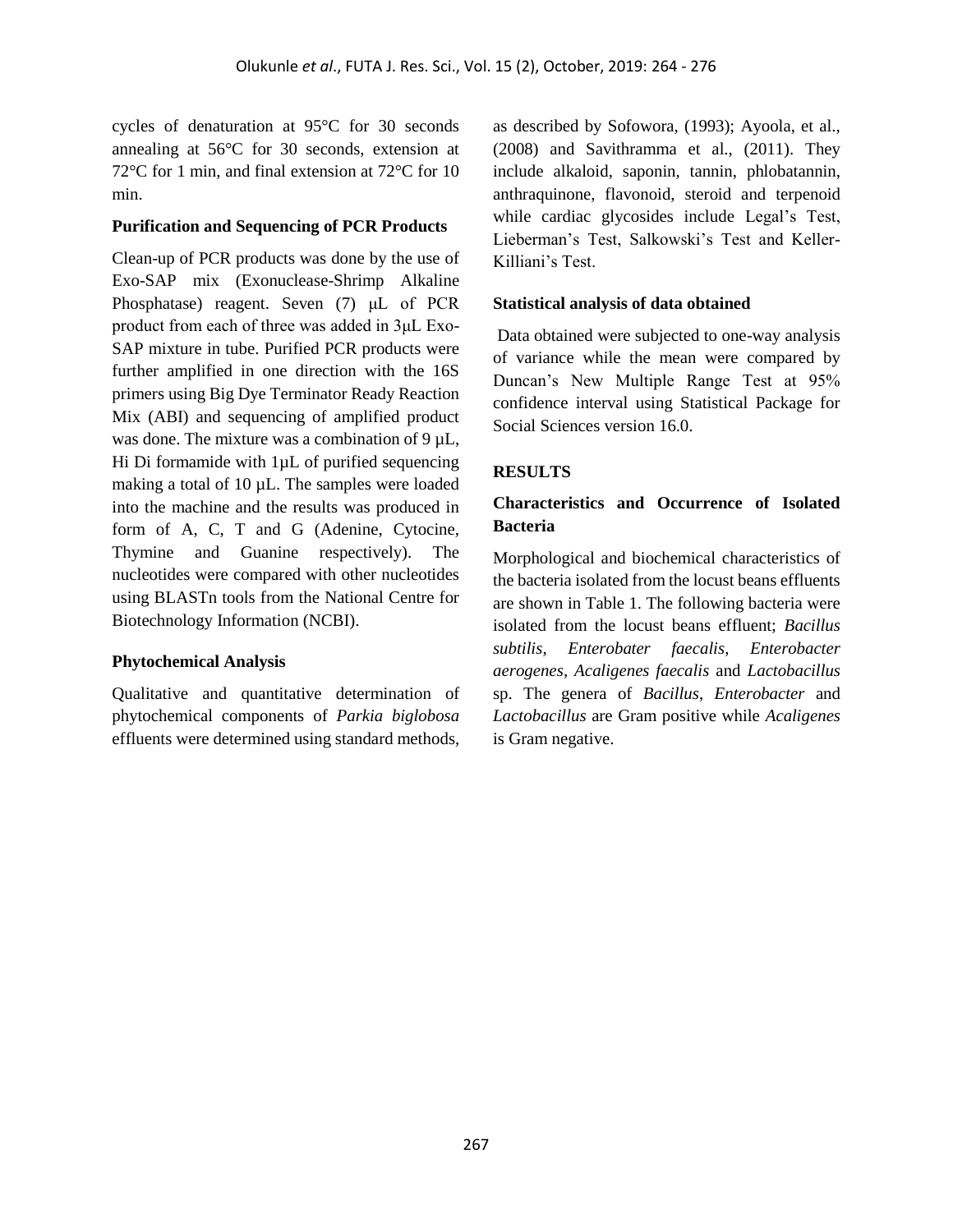| <b>Characteristics</b>                              | <b>Isolate 1</b>                | <b>Isolate 2</b>                  | <b>Isolate 3</b>                            | <b>Isolate 4</b>                               | <b>Isolate 5</b>                                                                              |  |  |
|-----------------------------------------------------|---------------------------------|-----------------------------------|---------------------------------------------|------------------------------------------------|-----------------------------------------------------------------------------------------------|--|--|
| staining/<br>Gram<br>shape                          | $+{\bf R}$                      | $+C$                              | - $\mathbf R$                               | - $\mathbf R$                                  | $+{\bf R}$                                                                                    |  |  |
| Cellular<br>and<br>morphological<br>characteristics | Opaque,<br>white waxy<br>growth | Clear,<br>smooth,<br>small, round | Abundant,<br>thick,<br>glistering<br>growth | Thin,<br>white,<br>spreading<br>viscous growth | Moderate,<br>regular,<br>creamy,<br>opaque,<br>raised,<br>dry,<br>entire<br>and<br>very large |  |  |
| Catalase                                            | $+$                             |                                   | $+$                                         | $+$                                            |                                                                                               |  |  |
| Oxidase                                             |                                 |                                   |                                             |                                                | ND                                                                                            |  |  |
| Citrate                                             |                                 |                                   | $+$                                         | $+$                                            |                                                                                               |  |  |
| Motility                                            |                                 |                                   |                                             |                                                |                                                                                               |  |  |
| Indole<br>production                                |                                 |                                   |                                             | $\overline{\phantom{0}}$                       |                                                                                               |  |  |
| $H2S$ production                                    |                                 |                                   |                                             |                                                |                                                                                               |  |  |
| Starch<br>hydrolysis                                | $+$                             |                                   |                                             |                                                |                                                                                               |  |  |
| Mannitol                                            | $\mathbf{A}$                    | $\qquad \qquad +$                 |                                             |                                                |                                                                                               |  |  |
| Glucose                                             | $\mathbf{A}$                    |                                   | $\mathbf{A}$                                |                                                | AG                                                                                            |  |  |
| Sucrose                                             | A                               | $\mathbf{A}$                      | A                                           |                                                | $\pm$                                                                                         |  |  |
| Lactose                                             | $\overline{a}$                  | $\mathbf{A}$                      | $\mathbf{A}$                                |                                                | $+$                                                                                           |  |  |
| M.R                                                 |                                 | $+$                               | $\overline{\phantom{0}}$                    |                                                | ND                                                                                            |  |  |
| V.P                                                 | $+$                             | $\overline{\phantom{0}}$          | $^{+}$                                      |                                                | ND                                                                                            |  |  |
| Probable<br>microorganism                           | <b>Bacillus</b><br>subtilis     | Enterobacter<br>faecalis          | Enterobact<br>er<br>aerogenes               | Alcaligenes<br>faecalis                        | Lactobacillus<br>sp.                                                                          |  |  |

**Table 1: Morphological and Biochemical Characteristics of isolated Bacteria from Effluent of** *Parkia biglobosa*

**Legend**:  $+=$  Positive;  $-$  = Negative; A = Acid production; G = Gas production; MRP = Methyl Red Test V.P = Voges Proskauer test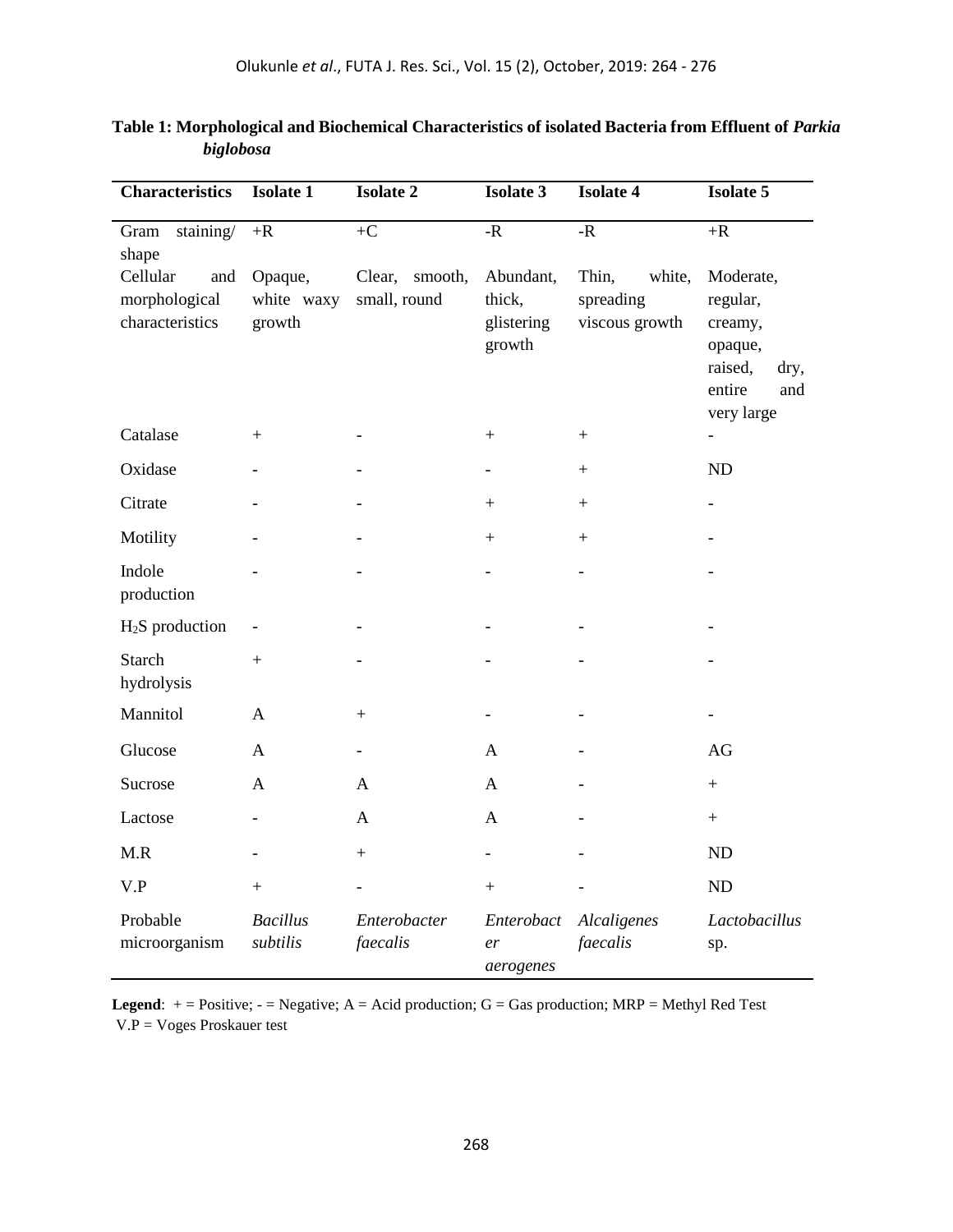## **Characteristics and Occurrence of Fungal Isolates**

sp. and *Geotrichum candidum*.

Microscopic and macroscopic characteristics of the fungi isolated are shown in Table 2. The fungi

| isolated from the effluent were <i>Aspergillus flavus</i> , |
|-------------------------------------------------------------|
| Aspergillus niger, Penicillium sp., Saccharomyces           |
| on and Cootrichum candidum                                  |

| <b>Cultural characteristics</b>                                                   | conidia<br>Spores/<br>under<br>the<br>arrangement                                                                                                                                                                                           | of<br><b>Identity</b>  |
|-----------------------------------------------------------------------------------|---------------------------------------------------------------------------------------------------------------------------------------------------------------------------------------------------------------------------------------------|------------------------|
|                                                                                   | microscope                                                                                                                                                                                                                                  | isolates               |
| White base with yellowish-green<br>colour appearance                              | Conidial heads radiate and typically vesicles<br>globose, surface contain many flask shaped phiades<br>and chains of conidia. Septate and no collumella                                                                                     | Aspergillus<br>flavus  |
| Colonies are thin, spreading, soft,<br>creamy and white in the anamorph<br>state. | Characterized by hyphae that appear creeping,<br>mostly submerged and septate. The hyphae colour<br>appears to be hyaline or lightly pigmented.<br>Chlamydospores are sub globose, solitary, borne on<br>undifferentiated hyphae.           | Geotrichum<br>candidum |
| Flat, soft, smooth, moist, glistering<br>surface and cream in colour              | Nitrate positive, and fermented carbohydrate,<br>produces ascospores, ascospores are globose,<br>hyphae are absent, but has pseudo hyphae.                                                                                                  | Saccharomyces<br>sp.   |
| Yellowish green                                                                   | Highly branched network of multinucleate septate,<br>usually colourless hyphae, branched conidiophores<br>bearing individual<br>on the mycelia,<br>sprout<br>constricted conidiophores,<br>conidiophores<br>are<br>usually green in colour. | Penicillium sp.        |
| White base with brown colour                                                      | Conidial heads radiate and typically vesicles<br>globose, surface contain many flask shaped phiades<br>and chains of conidia. Septate and no columella.                                                                                     | Aspergillus<br>niger   |

### **Table 2: Colonial and Morphological Characteristics of the fungal isolates**

### **Amplification of 16S rRNA of the bacteria**

The PCR amplification of genomic DNA targeted to amplify the 16S rRNA of the bacteria and 18S rRNA of the fungal isolates are shown in Plates 1 and 2 respectively.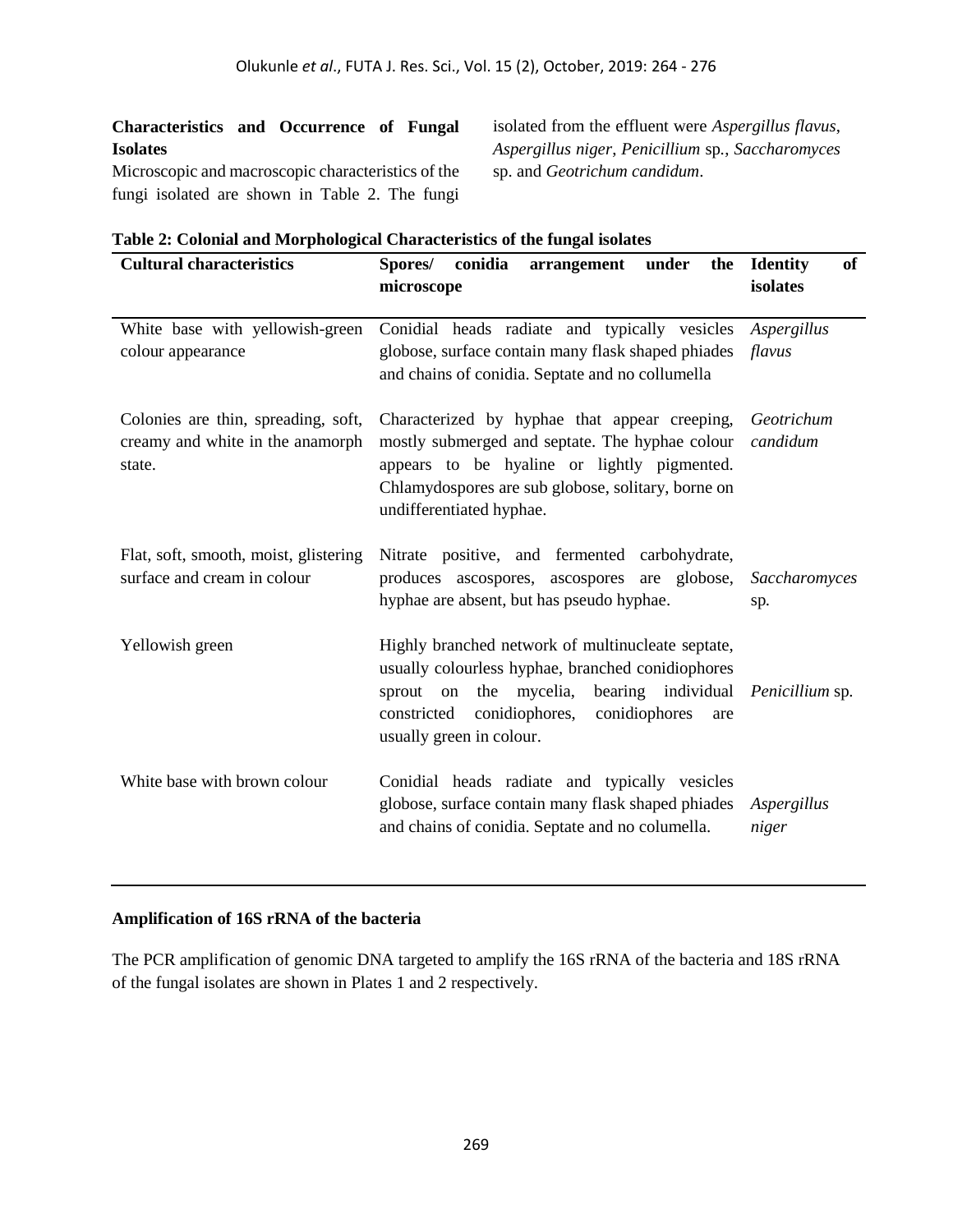

**Plate 1: PCR amplification of genomic DNA targeted to amplify the 16S rRNA of the bacterial isolates.**

 **Legends:** M: Molecular marker; Bact 3: BOOS1; Bact 4: BOOS2; Bact 5: BOOS3



**Plate 2: PCR amplification of genomic DNA targeted to amplify the 18S rRNA of the fungal isolates. Legends:** M: Molecular marker; Fungi 1: FOOS1*;* Fungi 2:FOOS2; Fungi 4: FOOS3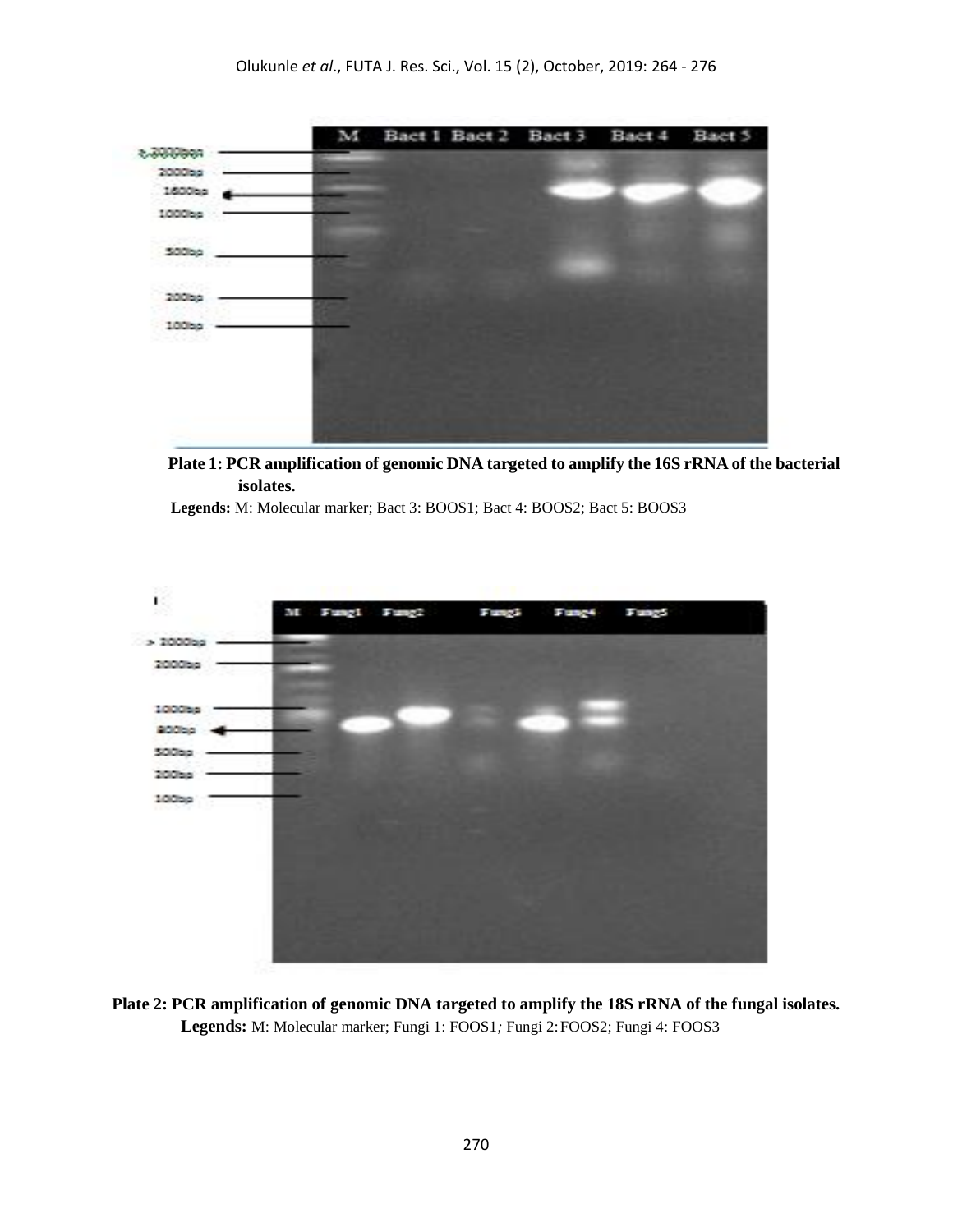### **Molecular Identities of the Bacterial and Fungal Isolates**

The bacteria isolated in this study using molecular techniques, had 100%, 99% and 98% of similarity identity with: *Lactobacillus paracasei* 8700:2, *Bacillus subtilis* D12-5 and *Enterobacter ludwigii*  TB-136 respectively when compared with the query in NCBI database. The results of the bacterial isolates are shown in Table 3.

The fungi identified by molecular techniques are FOOS1*,* FOOS2 and FOOS3, having 89%, 99% and 89% similarity with *Aspergillus flavus* Z5, *Geotrichum candidum* OUCMBI101144 and *Trichocomaceae* sp.LM1 respectively when compared with the query in NCBI database. The results of fungal isolates are presented in Table 4.

| <b>Bacterial</b><br><b>Isolates</b> | <b>Homologous Genes</b>               | $\frac{0}{0}$<br><b>Identity</b> | of | <b>Accession No</b> | <b>Strains</b> | <b>Bacteria</b>            |
|-------------------------------------|---------------------------------------|----------------------------------|----|---------------------|----------------|----------------------------|
| BOOS1                               | 16S ribosomal RNA<br>partial sequence | 100\%                            |    | CP002393.1          | 8700:2         | Lactobacillus<br>paracasei |
| BOOS <sub>2</sub>                   | 16S ribosomal RNA<br>partial sequence | 99%                              |    | CP014858.1          | $D12-5$        | <i>Bacillus subtilis</i>   |
| BOOS3                               | 16S ribosomal RNA<br>partial sequence | 98%                              |    | KF817747.1          | TB-136         | Enterobacter<br>ludwigii   |

### **Table 3: Molecular Characteristics of the Bacterial Isolates**

#### **Table 4: Molecular Characterization of Fungal Isolates**

| Fungal<br><b>Isolates</b> | Homologous<br><b>Genes</b>   | $\frac{0}{0}$<br>of Identity Number | <b>Accession</b> | <b>Strain</b>                  | <b>Microorganisms</b><br><b>Description</b> |
|---------------------------|------------------------------|-------------------------------------|------------------|--------------------------------|---------------------------------------------|
| FOOS1                     | 18S rRNA<br>partial sequence | 98%                                 | KP784374.1       | Z <sub>5</sub> 18 <sub>S</sub> | Aspergillus flavus                          |
| FOOS <sub>2</sub>         | 18S rRNA<br>partial sequence | 89%                                 | 706920.1         |                                | OUCMBI101144 Geotrichum candidum            |
| FOOS3                     | 18S rRNA<br>partial sequence | 88%                                 | EF060395.1       | <b>LM1 18S</b>                 | Trichocomacaea sp.                          |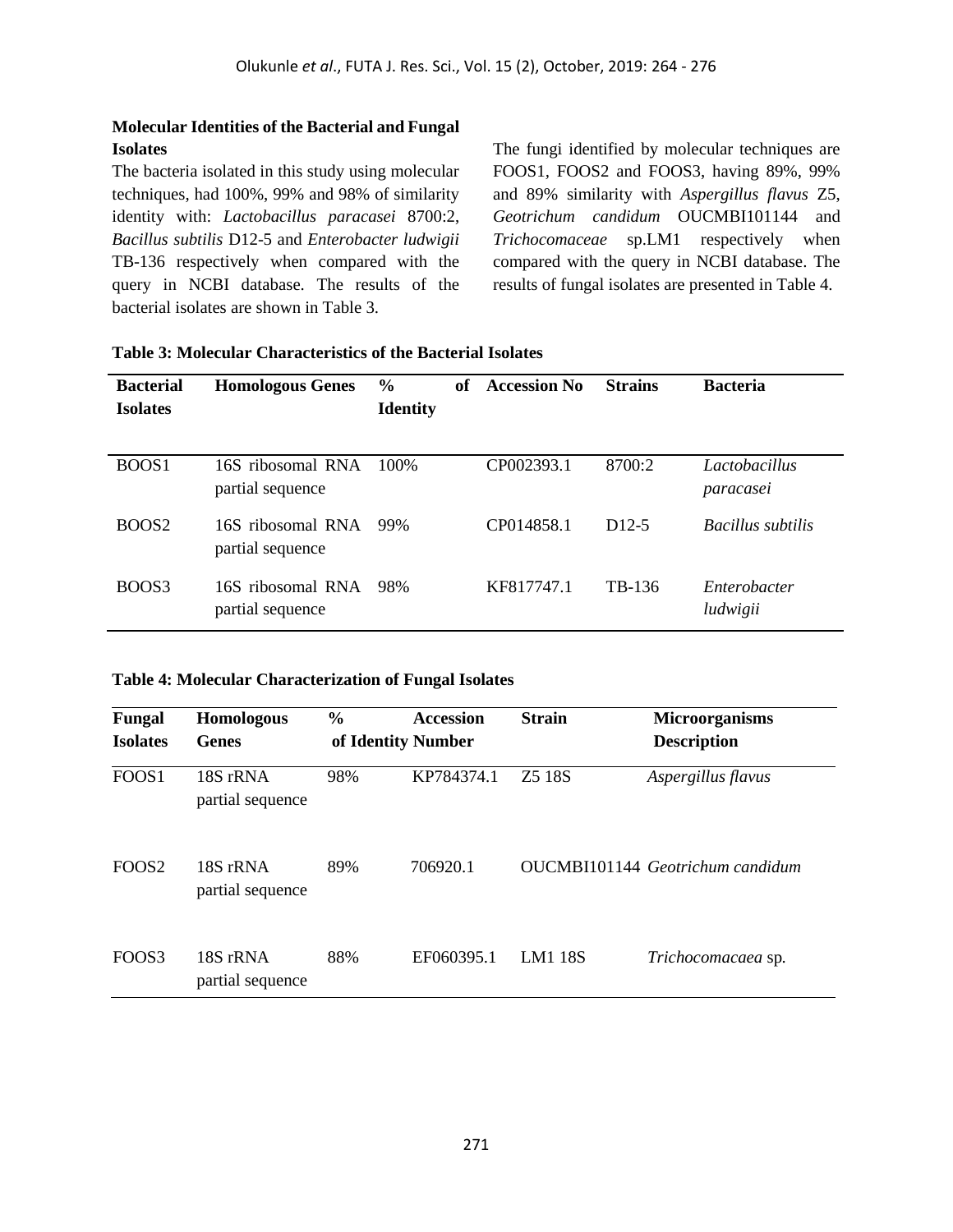### **Qualitative Phytochemical Composition of Locust Beans Effluents**

The composition of locust beans effluent based on the qualitative phytochemical screening is presented in Table 5. The phytochemical

Alkaloid

Anthraquinone

CARDIAC GLYCOSIDE

composition was present in the effluent with chaffs and effluent without chaffs with the exception of phlobatannin, alkaloid and anthraquinome.

|              | <b>EFWS</b>     | <b>EFWOS</b>    |  |
|--------------|-----------------|-----------------|--|
| Saponin      | $\mathrm{+}$    | 十               |  |
| Tannin       | $^{\mathrm{+}}$ | +               |  |
| Phlobatannin |                 |                 |  |
| Flavonoid    |                 | $^{\mathrm{+}}$ |  |
| Steroid      | $\overline{+}$  | $^+$            |  |
| Terpenoid    |                 |                 |  |

|  |  |  |  |  |  |  |  | Table 5: Qualitative Phytochemical Composition of Locust Beans Effluent |
|--|--|--|--|--|--|--|--|-------------------------------------------------------------------------|
|  |  |  |  |  |  |  |  |                                                                         |

**Legend**: EFWS: Effluent with chaffs; EFWOS: Effluent without chaffs; +: Positive; -: Negative

#### **Quantitative Phytochemical Composition of the Locust Beans Effluents**

Legal Test  $+$ Keller kiliani Test + + Salkwoski Test + + Lieberman Test + +

Figure 1 illustrates the qualitative phytochemical composition of the locust beans effluent used in this study. The phytochemical components include saponin, tannin, alkaloid terpenoid, cardiac glycoside, and flavonoid. Saponin had the highest value of 39.82 mg/g and 39.27mg/g with effluent containing chaffs and effluent without chaffs respectively whereas, flavonoid had the lowest value of 4.17 mg/g and 7.00 mg/g in effluent with chaffs and effluent without chaffs respectively.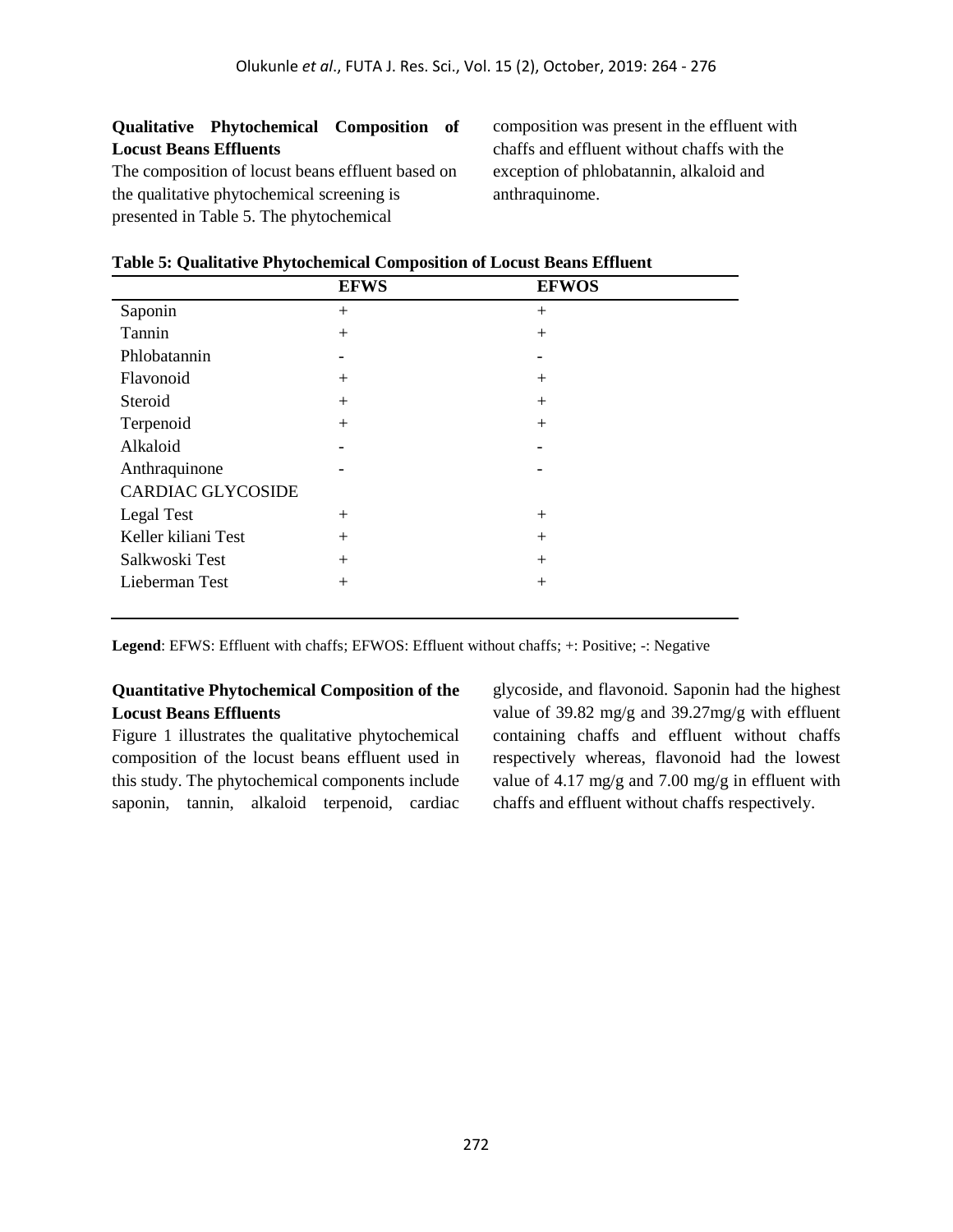

**Figure 1: Quantitative Phytochemical Composition of the Locust Beans Effluents Legend:** EFWS: Effluent with chaffs; EFWOS: Effluent without chaffs; TAN: Tannin, SAP: Saponin, TER: Terpenoid; CG: Cardiac glycoside, ALK: Alkaloid, FLA: Flavonoid

#### **DISCUSSION**

In this study, conventional and molecular methods of identification of microorganisms were used. The conventional method reveals the morphological and biochemical activities exhibited by the microorganisms while the molecular characterization on the other hand, helps to discover new microbes and to identify to the species and strain levels based on their genetic properties (Ricardo *et al*., 1993). The predominant bacterium isolated from the effluent was *Bacillus subtilis.* Succession of microorganisms involved during the fermentation of African locust beans seeds have been studied by many researchers (Odunfa and Oyewole, 1986; Ogbadu *et al*., 1988; Oguntoyinbo *et al*., 2007) and also reported that one of the predominant microorganisms present throughout the fermentation was *Bacillus* species with characteristics similar to *Bacillus subtilis*.

This result also correlates with that of Oladunmoye (2007) who reported the identities of the bacteria involved in the fermentation of locust beans as *[Staphylococcus](about:blank) aureus* and *Bacillus* sp. while the identities of fungi were *Fusarium*, *Aspergillus* and *Penicillium* species. The most predominant fungi isolated from the effluents was *Aspergillus flavus.*  This is in accordance with the report of Nwadiaro *et al*. (2015) who reported that out of seventeen fungal species that were isolated, *Aspergillus* species were the most dominant fungi.

The presence of *Bacillus subtilis* and the lactic acid bacteria; *Lactobacillus* sp. are capable of increasing the protein and fat contents in the effluent. In addition, these microorganisms are responsible for the fermentation of African locust beans (Ogbadu and Okagbue, 1988). Both microorganisms (*Bacillus subtilis* and *Lactobacillus* sp*.*) are attributed with giving the characteristic flavour of fermented locust beans (Campbell, 1980; Odunfa, 1985). The presence of such bioactive compounds has been linked to the antibacterial activity such as inhibition of growth (De and Ifeoma 2002) and providing some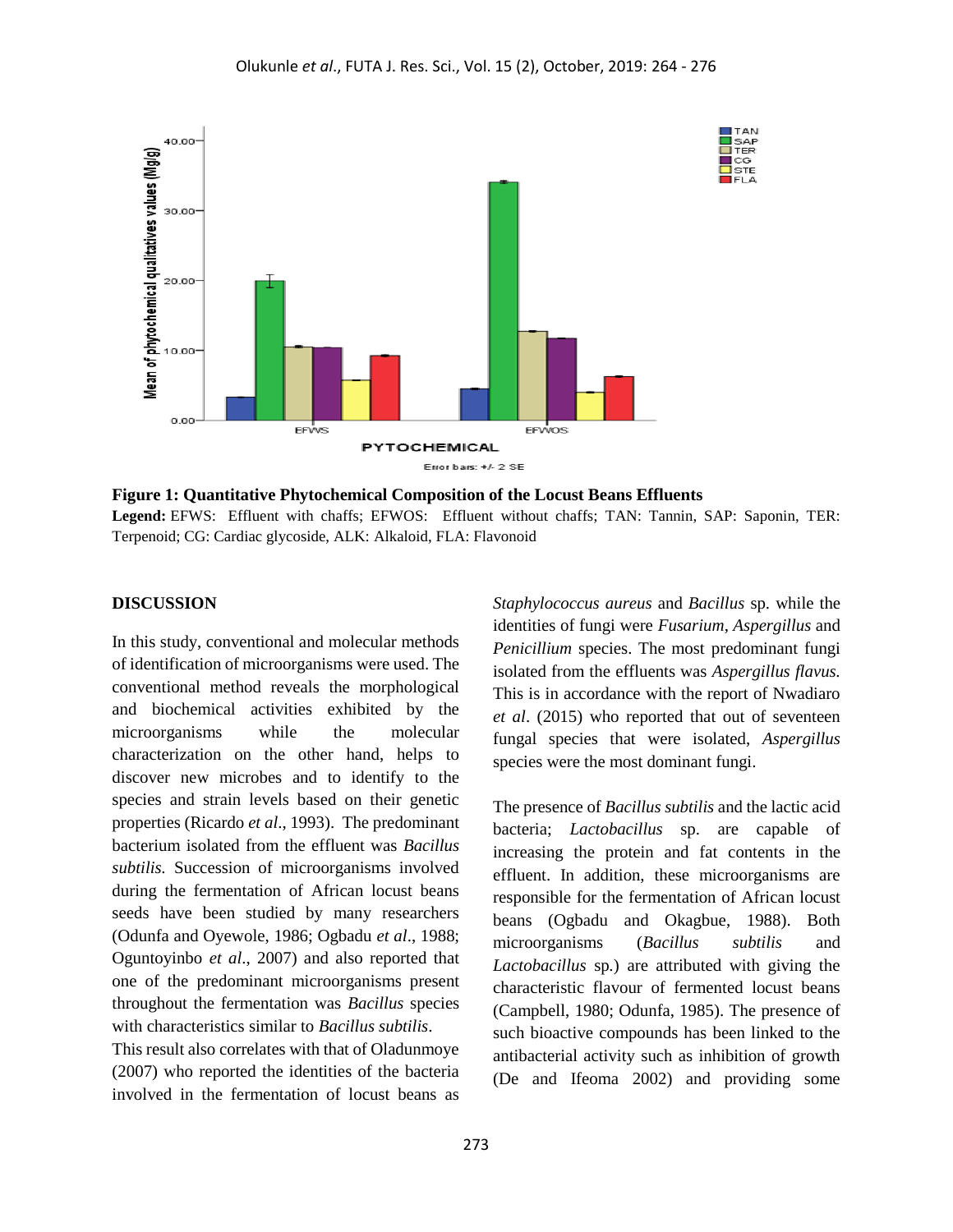protection to the plant against microbial infections (Fransworth, 1982).

The phytochemical screening of the effluent with chaffs and effluent without chaffs revealed the presence of saponin, tannin, flavonoid, terpenoid, and steroid. This finding also correlates with the report of Obajuluwa *et al*. (2010) who reported that *Parkia biglobosa* has been reported to be rich in tannins, flavonoids and saponins among others which are secondary metabolites, known to have antibacterial activities. Alkaloids, phlobatannin and anthraquinone were absent. This may be responsible for the inability of the locust beans effluent to inhibit the growth of some microorganisms when subjected to antimicrobial test as suggested by Sherah *et al*., (2014).

In this study, the values of phytochemical properties revealed the exposition of broad range of biological activities, comprising of antimicrobial, anti-angiogenic, anti-inflammatory, anti-allergic effects, cytostatic, analgesic, and antioxidant properties (Maikai *et al*., 2009). Several health promoting functions of flavonoids in microorganisms have been confirmed by the ability to scavenge hydroxyl radicals, lipid peroxyl radicals and superoxide anion radicals. These flavonoids are essential for prevention of diseases associated with oxidative damage of membrane, DNA and protein (Scabelt, 1991). The antibacterial activity of this metabolite had been reported to be as a result of their ability to form complexes with bacterial cell walls, extracellular and soluble proteins (Scabelt, 1991). Tannin acts by iron deprivation, hydrogen bonding, or specific interaction with protein such as enzymes, cell envelopes and complex formation with polysaccharides Hisanori *et al*., (2001). Herbs that contain tannin are used in the treatment of intestinal disorders such as diarrhoea and dysentery, thus exhibiting antimicrobial activity (Dharmananda, 2003). Saponins are known to produce inhibitory effect on inflammation (Just *et al*., 1998). Saponins have also been reported to possess antibacterial property with their mode of action attributed to their ability to cause leakage of protein and certain enzymes from bacterial cells (Tamail *et al*., 2011). Cardiac glycosides are an important class of naturally occurring drugs whose actions help in the treatment of congestive heart failure (Ikedia *et al*., 1995). This group of phytochemical compound was detected in the effluent, thereby, making this plant useful for the treatment of cardiac infections along with other ailments such as dental caries and cough among Yoruba people of Nigeria. Steroid compounds also present in *P. biglobosa* effluent have been reported to have immune-enhancing benefits (Donald *et al*., 1997; Berges *et al*., 1995). Taking together all these facts, the use of *Parkia biglobosa* effluent as part of local and conventional medications for treatment of diseases should be encouraged.

### **CONCLUSIONS**

This study has established that African locust bean seed effluent contains arrays of microorganisms. *Bacillus subtilis* and *Aspergillus flavus* are established to be the most predominant microorganisms present in the effluent. This study also confirms some secondary metabolites such as tannins, saponins, terpenoids, steroid and flavonoids in reasonable amount, hence the effluents are confirmed to contain active secondary metabolites with antimicrobial and other medicinal properties that can be explored for therapeutic use instead of discarding it.

### **REFERENCES**

- **Abdulkarim S. M., Long K., Lai O. M., Muhammad S. K., Ghazali H. M. (2005).** Some physico-chemical properties of *Moringa oleifera* seed oil extracted using solvent and aqueous enzymatic methods. Food Chemistry. 93 (2):253–263.
- **Abo K. A., Fred-Jaiyesimi A. A., Jaiyesimi A. E. (2008)**. Ethnobotanical studies of medicinal plants used in the management of Diabetes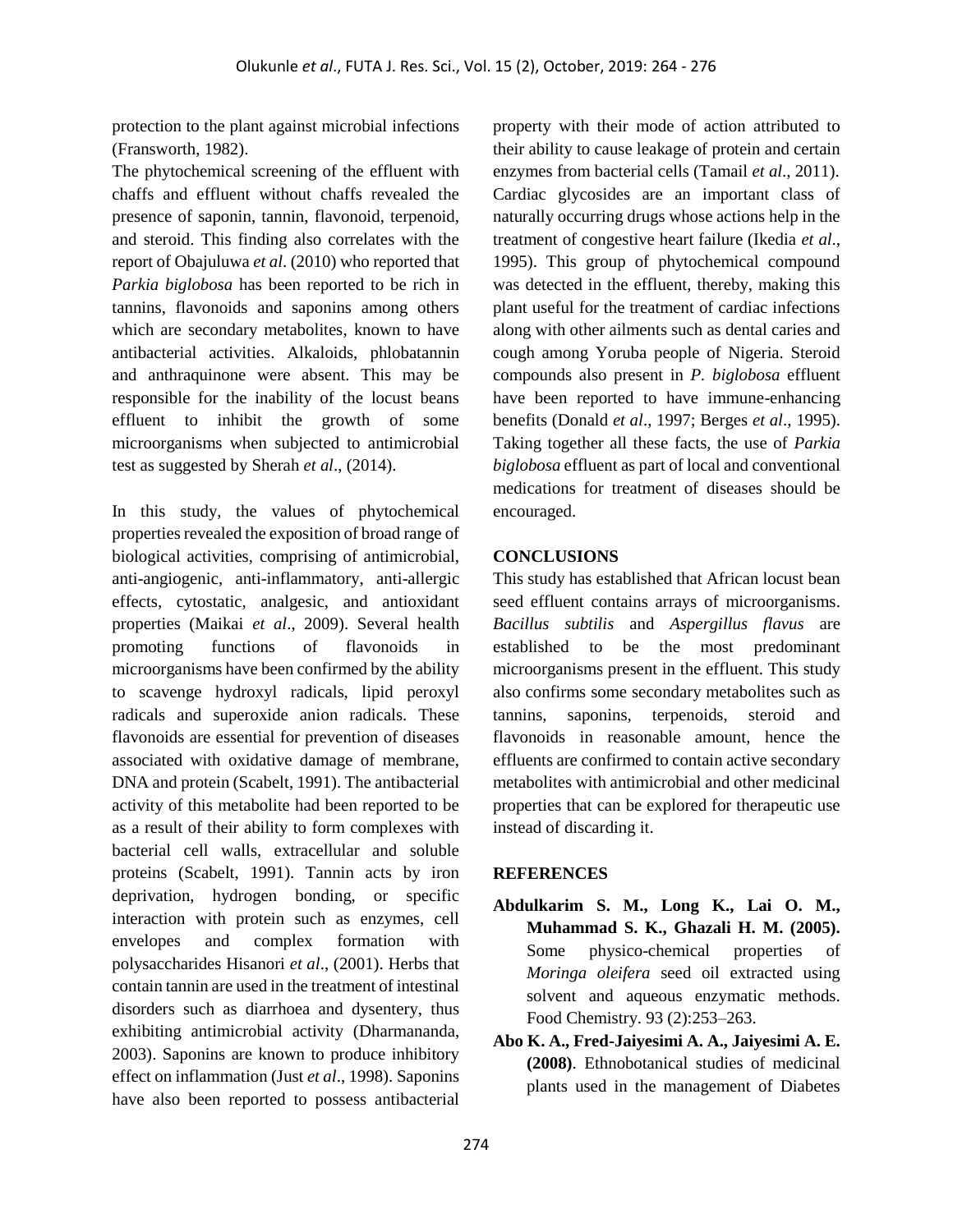mellitus in South Western Nigeria. Journal of Ethnopharmacology. 115(1):67 -71.

- **Akande F. B., Adejumo O. A., Adamade, C.A., Bodunde J. (2010).** Processing of locust beans fruit: Challenges and prospects. African Journal of Agricultural Research. 5(17):2268- 2271.
- **Alabi, D. A., Akinsulire, O. R. and Sanyaolu, M. A. (2005):** Qualitative determination of chemical and nutritional composition of *Parkia biglobosa* (Jacq.) Benth. African Journal of Biotechnology. 4 (8): 812-815.
- **Ayoola, G. A., Coker, H. A. B., Adesegun, S. A., Adepoju-Bello, A. A., Obaweya, K., Ezennia, E. C and Atangbayila, T. O., (2008)**. Phytochemical Screening and Antioxidant Activities of Some Selected Medicinal Plants Used for Malaria Therapy in Southwestern Nigeria. Tropical Journal of Pharmaceutical Research. 7 (3): 1019-1024.
- **Berges R. R., Windeler J., Trampisch H. J., Senge T. H. (1995).** The B-sitosterol study group: randomized, placebo-controlled, double-blind clinical trial of B-sitosterol in patients with benign prostatic hyperplasi*a. Lancet*, 345: 1521-532.
- **Campbell-platt G. (1980).** African locust beans (Parkia species) and its West African fermented food product, dawadawa. Ecology & Food Nutrition. 9: 123-132.
- **De N, Ifeoma E. (2002).** Antimicrobial effects of components of the bark extract of neeru (Azadirachtaindica A. Juss. Technological Development. 8: 23-28.
- **Dharmananda S. Gallnuts and the uses of tannis in Chineese medicine. (2003).** Proceedings of Institute for Traditional Medicine, Portland, OR, USA.
- **Die'yea A. M., Sarrb A., Diopb S. N., Ndiayea M., Sya G. Y., Diarrac M., Gaffarya I., Sya A., Fayea B. (2008).** Medicinal plants and the treatment of diabetes in Senegal: survey with patients. Fundamental Clinical Pharmacology Journal. 22(2): 211 – 216.
- **Dolci P., Alessandria V., Rantsiou K., Cocolin L. (2015).** Advanced methods for the identification, enumeration, and characterization of microorganisms in fermented foods, in: Advances in Fermented Foods and Beverages, edited by Holzapfel W. H. (London: Elsevier). pp. 157–176.
- **Donald P. R., Lamprecht J. H., Freestone M., Albrecht C. F., Bouic P. J., Kotze D., Jaarsveld P. P. (1997).** A randomized, placebo-controlled trial of the efficacy of beta-sistosterol and its glucoside as adjuvants in the treatment of pulmonary tuberculosis. Journal of Tuberculosis and Lung Disease 1: 518-522.
- **Hisanori A., Kaazuyasu F., Osamu Y., Takashi O., Keiji I. (2001)**. Antibacterial action of several tannins against *Staphylococcus aureus.* Journal of Antimicrobial and Chemotherapy*.* 48:487-491.
- **Ikedia Y., Fujii Y., Nakaya I., Yamazaki M. (1995).** Quantitative HPLC analysis of cardiac glycosides in *Digitalis purpurea* leaves. Journal of Natural Products. 58, 897-901.
- **Joshi M., Deshpande J. D. (2011).** Polymerase Chain Reaction: Method, Principles and Application. International Journal of Biomedical Research*.* 81-97.
- **Just M. J., Recio M. C., Giner R. M., Cuellar M. J., Manez S., Bilia A. R., Rios J. L. (1998).** Anti-inflammatory Activity of Unusual Lupine saponins from *Bupleurum fruticesens*. Plant Medical Journal 64:404-407.
- **Maikai V.A., Maikai B.V., Kobo P.I. (2009).** Antimicrobial properties of stem bark extracts of *Ximenia Americana.* Journal of Agricultural Science*.* 1: 30-34.
- **Nwadiaro P. O., Wuyep P. A., Ogbonna A. I., Nwaukwu I. A., Nwanokwai, M. (2015).** Mycoflora of Stored *Parkia biglobosa* (jacq.) seeds from markets in Jos, Nigeria and Changes in their Nutritional Composition. International Journal of Rec Scientific Research 6(3):2932-2937.